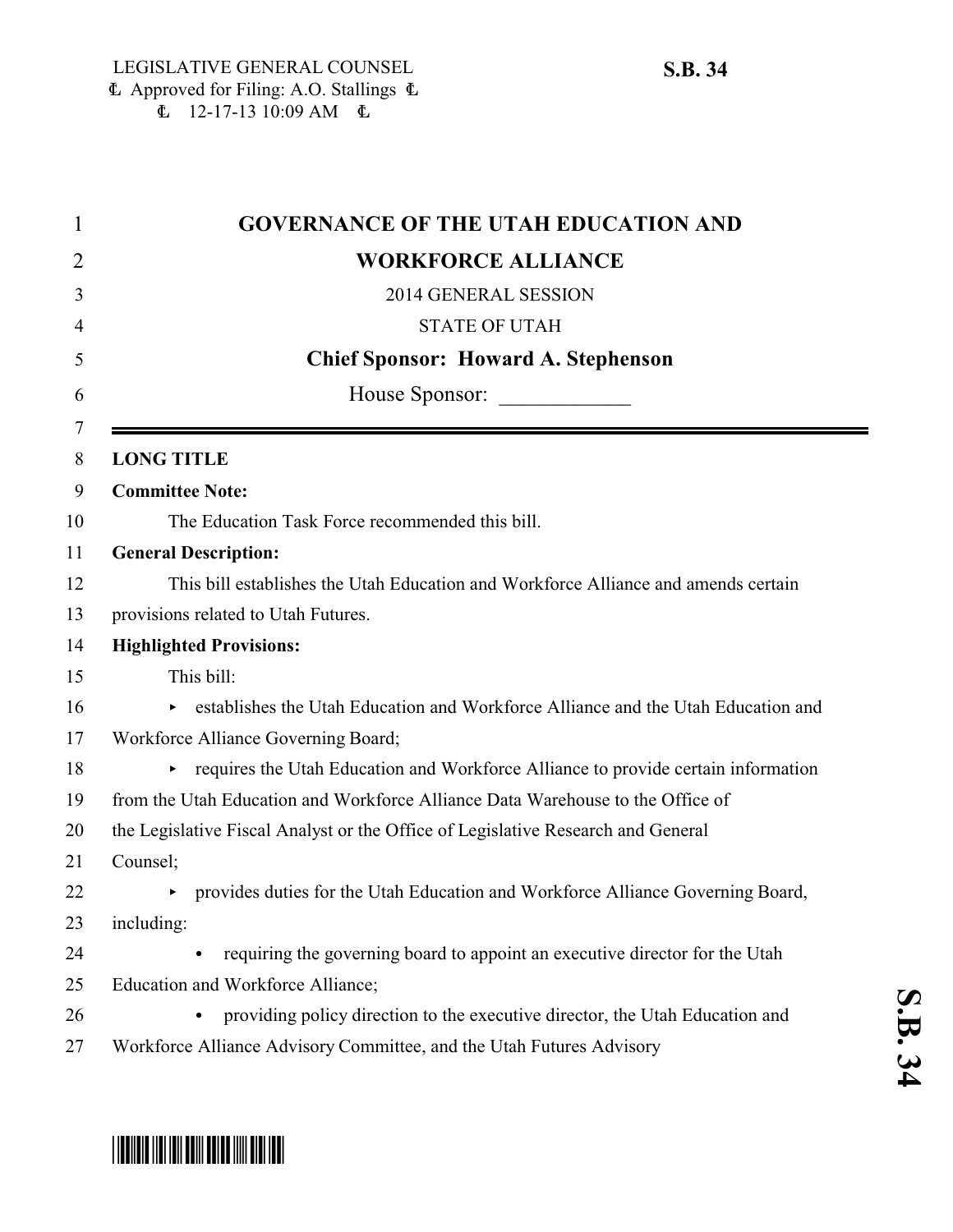| 28 | Committee;                                                                               |
|----|------------------------------------------------------------------------------------------|
| 29 | by August 1, 2014, evaluating and determining whether any, or all, components            |
| 30 | of Utah Futures should be outsourced to a private provider; and                          |
| 31 | reporting the governing board's determination regarding Utah Futures to the<br>$\bullet$ |
| 32 | Education Interim Committee and the Executive Appropriations Committee;                  |
| 33 | creates the Utah Education and Workforce Alliance Advisory Committee and                 |
| 34 | provides for the appointment of members to the committee;                                |
| 35 | • amends provisions related to Utah Futures and establishes the Utah Futures             |
| 36 | Advisory Committee, which reports to the Utah Education and Workforce Alliance           |
| 37 | Governing Board;                                                                         |
| 38 | defines terms; and                                                                       |
| 39 | makes technical changes.<br>►                                                            |
| 40 | <b>Money Appropriated in this Bill:</b>                                                  |
| 41 | None                                                                                     |
| 42 | <b>Other Special Clauses:</b>                                                            |
| 43 | None                                                                                     |
| 44 | <b>Utah Code Sections Affected:</b>                                                      |
| 45 | <b>AMENDS:</b>                                                                           |
| 46 | 53B-17-104, as last amended by Laws of Utah 2012, Chapter 16                             |
| 47 | <b>ENACTS:</b>                                                                           |
| 48 | 53B-26-101, Utah Code Annotated 1953                                                     |
| 49 | 53B-26-201, Utah Code Annotated 1953                                                     |
| 50 | 53B-26-202, Utah Code Annotated 1953                                                     |
| 51 | 53B-26-203, Utah Code Annotated 1953                                                     |
| 52 | 53B-26-204, Utah Code Annotated 1953                                                     |
| 53 | 53B-26-205, Utah Code Annotated 1953                                                     |
| 54 | <b>RENUMBERS AND AMENDS:</b>                                                             |
| 55 | 53B-26-102, (Renumbered from 53B-17-102, as last amended by Laws of Utah 2012,           |
| 56 | Chapter 16)                                                                              |
| 57 | 53B-26-301, (Renumbered from 53A-1-410, as enacted by Laws of Utah 2012, Chapter         |
| 58 | 392)                                                                                     |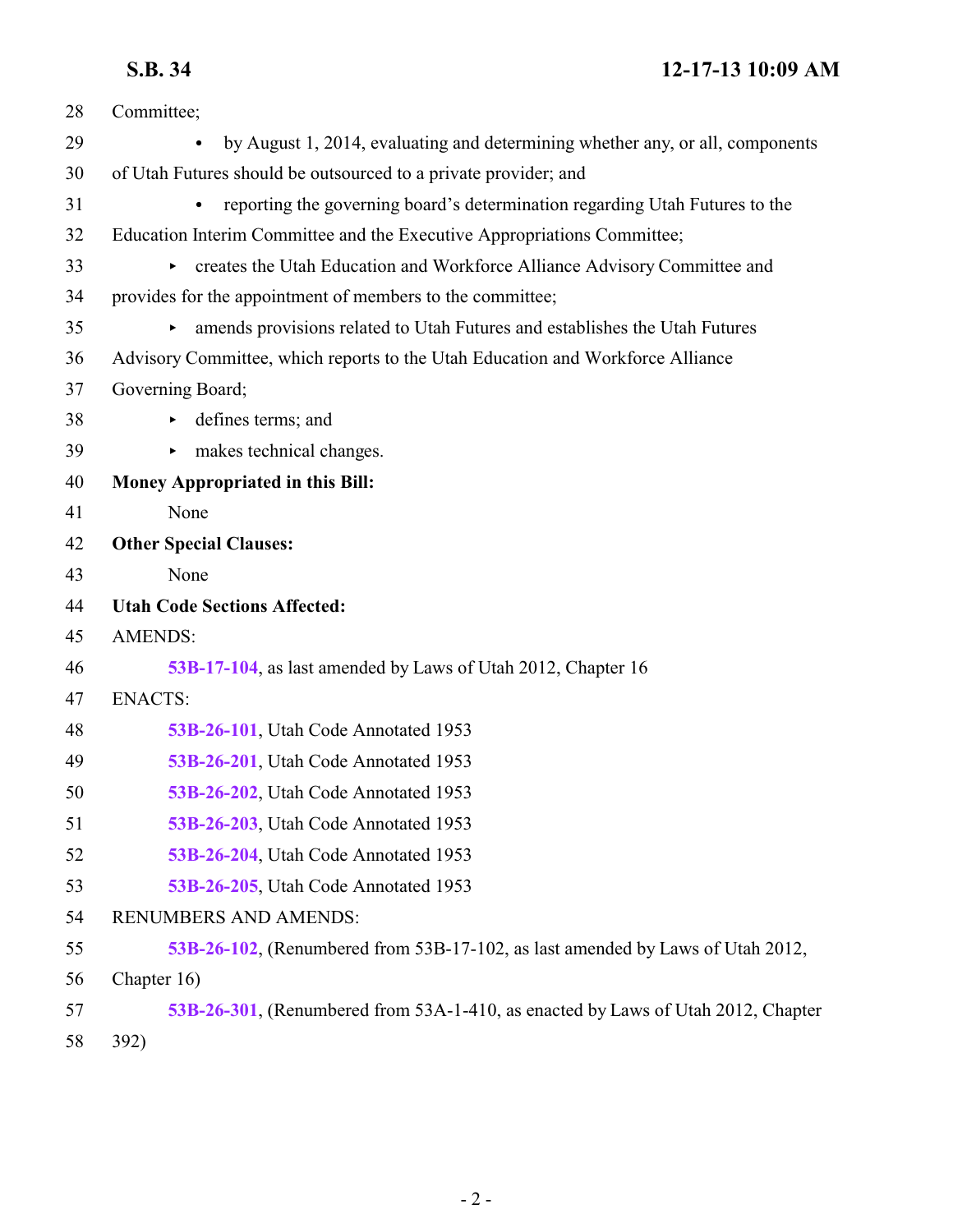## <span id="page-2-0"></span>**12-17-13 10:09 AM**

| 5.D. | ı |  | 1 |
|------|---|--|---|
|------|---|--|---|

Ξ

| Be it enacted by the Legislature of the state of Utah:                                          |
|-------------------------------------------------------------------------------------------------|
| Section 1. Section 53B-17-104 is amended to read:                                               |
| 53B-17-104. Responsibilities of the State Board of Regents, the State Board of                  |
| Education, the University of Utah, KUED - TV, KUER - FM, and UEN related to public              |
| broadcasting and telecommunication for education and government.                                |
| (1) Subject to applicable rules of the Federal Communications Commission and                    |
| Section [53B-17-102] 53B-26-101, the State Board of Regents, the State Board of Education,      |
| and the University of Utah, KUED - TV, KUER - FM, and UEN shall:                                |
| (a) coordinate statewide services of public radio and television;                               |
| (b) develop, maintain, and operate statewide distribution systems for KUED - TV,                |
| KUER - FM, and KUEN, the statewide distance learning service, the educational data network,     |
| connections to the Internet, and other telecommunications services appropriate for providing    |
| video, audio, and data telecommunication services in support of public and higher education,    |
| state government, and public libraries;                                                         |
| (c) support the delivery of these services to as many communities as may be                     |
| economically and technically feasible and lawfully permissible under the various operating      |
| licenses;                                                                                       |
| (d) cooperate with state and local governmental and educational agencies and provide            |
| leadership and consulting service for telecommunication for education;                          |
| (e) represent the state with privately owned telecommunications systems to gain access          |
| to their networks for the delivery of programs and services sponsored or produced by public     |
| and higher education;                                                                           |
| (f) acquire, produce, coordinate, and distribute a variety of programs and services of an       |
| educational, cultural, informative, and entertaining nature designed to promote the public      |
| interest and welfare of the state;                                                              |
| (g) coordinate with the state system of higher education to acquire, produce, and               |
| distribute broadcast and nonbroadcast college credit telecourses, teleconferences, and other    |
| instructional and training services;                                                            |
| (h) coordinate with school districts and public schools to acquire, produce, and                |
| distribute broadcast and nonbroadcast telecourses, teleconferences, and other instructional and |
|                                                                                                 |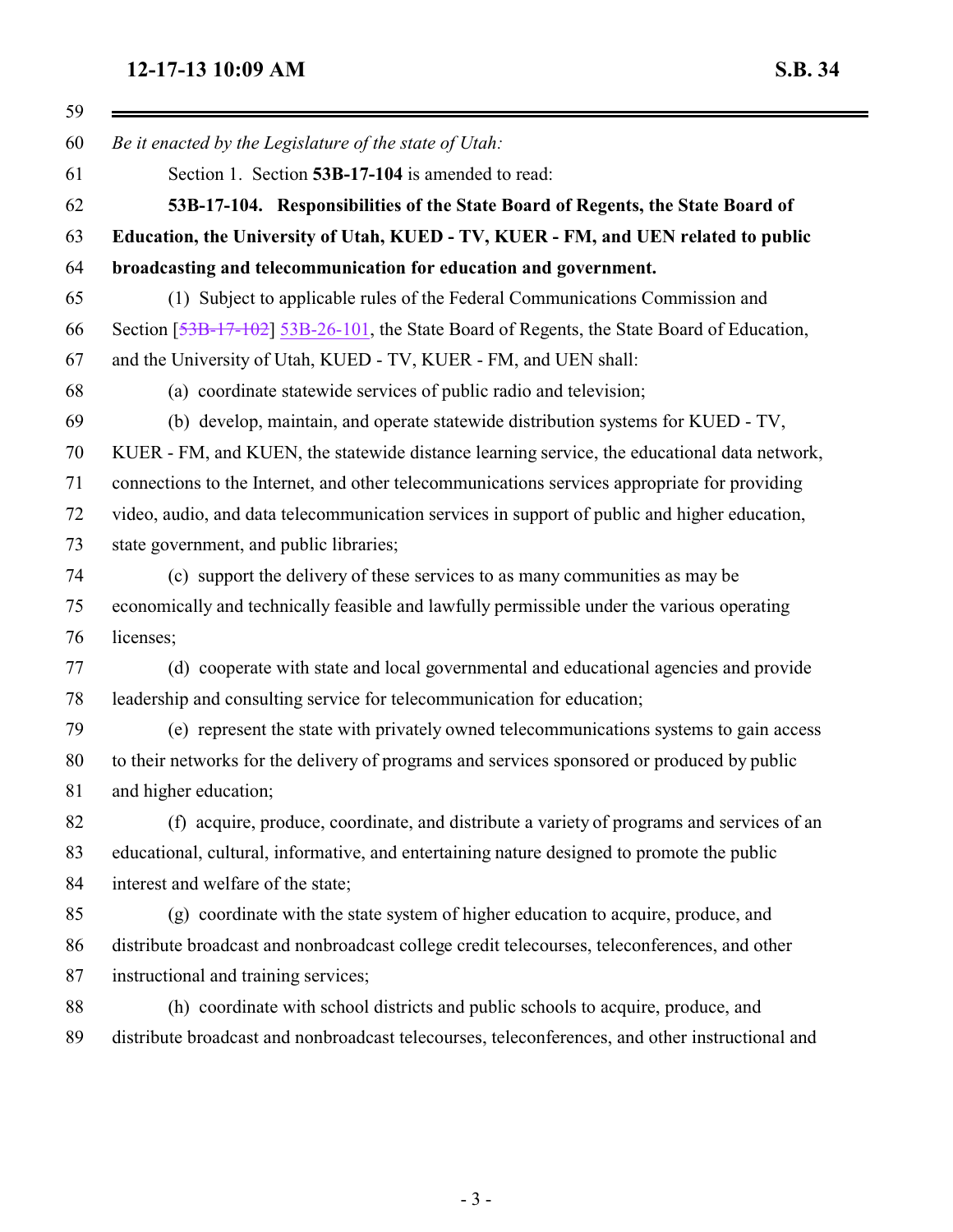<span id="page-3-1"></span><span id="page-3-0"></span>

| 90  | training services to the public schools;                                                         |
|-----|--------------------------------------------------------------------------------------------------|
| 91  | (i) coordinate the development of a clearing house for the materials, courses,                   |
| 92  | publications, media, software, and other applicable information related to the items addressed   |
| 93  | in Subsections $(1)(g)$ and $(h)$ ;                                                              |
| 94  | (i) coordinate the provision of the following services to public schools:                        |
| 95  | (i) broadcast, during school hours, of educational and administrative programs                   |
| 96  | recommended by the State Board of Education;                                                     |
| 97  | (ii) digitization of programs for broadcast purposes; and                                        |
| 98  | (iii) program previewing;                                                                        |
| 99  | (k) share responsibility for Instructional Television (ITV) awareness and utilization;           |
| 100 | and                                                                                              |
| 101 | (1) provide teleconference and training services for state and local governmental                |
| 102 | agencies.                                                                                        |
| 103 | (2) This section neither regulates nor restricts a privately owned company in the                |
| 104 | distribution or dissemination of education programs.                                             |
| 105 | Section 2. Section 53B-26-101 is enacted to read:                                                |
| 106 | <b>CHAPTER 26. UTAH EDUCATION NETWORK</b>                                                        |
| 107 | Part 1. Utah Education Network                                                                   |
| 108 | 53B-26-101. Title.                                                                               |
| 109 | This chapter is known as the "Utah Education Network."                                           |
| 110 | Section 3. Section 53B-26-102, which is renumbered from Section 53B-17-102 is                    |
| 111 | renumbered and amended to read:                                                                  |
| 112 | 53B-26-102. Utah education network.<br>$[53B-17-102]$ .                                          |
| 113 | (1) (a) As used in this $[part]$ chapter, "Utah Education Network" and "UEN" mean a              |
| 114 | consortium and partnership between public and higher education established to:                   |
| 115 | (i) coordinate and support the telecommunications needs of public and higher                     |
| 116 | education, public libraries, and entities affiliated with the state systems of public and higher |
| 117 | education as approved by the Utah Education Network Board, including the statewide               |
| 118 | development and implementation of a network for education, utilizing satellite, microwave,       |
| 119 | fiber-optic, broadcast, and other transmission media;                                            |
| 120 | (ii) coordinate the various telecommunications technology initiatives of public and              |
|     |                                                                                                  |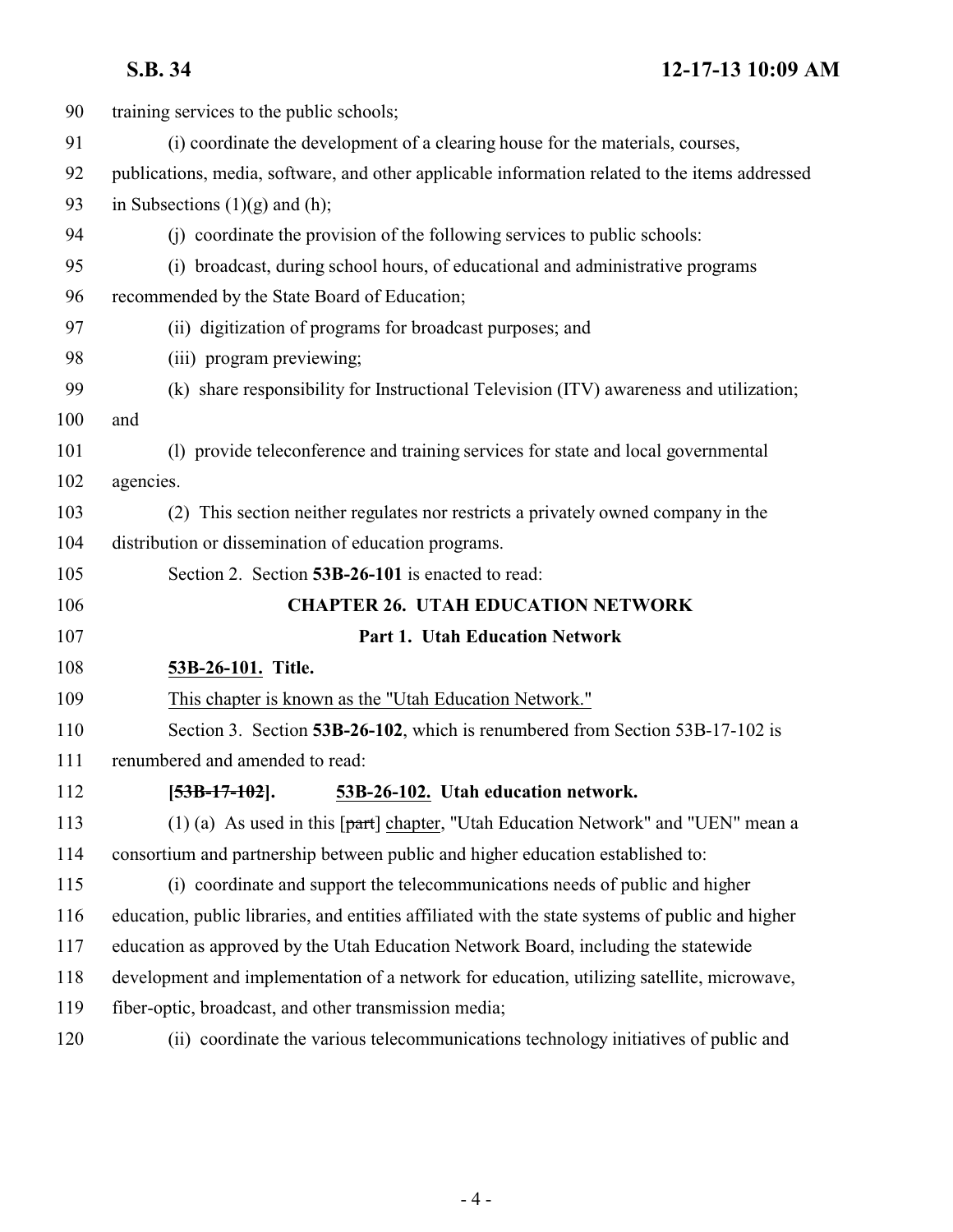| 121 | higher education;                                                                              |
|-----|------------------------------------------------------------------------------------------------|
| 122 | (iii) provide high-quality, cost-effective Internet access and appropriate interface           |
| 123 | equipment for schools and school systems;                                                      |
| 124 | (iv) procure, install, and maintain telecommunication services and equipment on behalf         |
| 125 | of public and higher education;                                                                |
| 126 | (v) develop or implement other programs or services for the delivery of distance               |
| 127 | learning as directed by law; and                                                               |
| 128 | (vi) apply for state and federal funding on behalf of public and higher education.             |
| 129 | (b) In performing the duties under this Subsection (1), UEN shall:                             |
| 130 | (i) provide services to schools, school districts, and the public and higher education         |
| 131 | systems through an open and competitive bidding process;                                       |
| 132 | (ii) work with the private sector to deliver high-quality, cost-effective services;            |
| 133 | (iii) avoid duplicating facilities, equipment or services of private providers of public       |
| 134 | telecommunications service, as defined under Section 54-8b-2;                                  |
| 135 | (iv) utilize statewide economic development criteria in the design and implementation          |
| 136 | of the educational telecommunications infrastructure; and                                      |
| 137 | (v) assure that public service entities such as educators, public service providers, and       |
| 138 | public broadcasters are provided access to the telecommunications infrastructure developed in  |
| 139 | the state.                                                                                     |
| 140 | (2) The University of Utah shall provide administrative management for UEN.                    |
| 141 | (3) (a) The Utah Education Network Board, which is the governing board for UEN, is             |
| 142 | created.                                                                                       |
| 143 | (b) The Utah Education Network Board shall be appointed as follows:                            |
| 144 | (i) (A) The State Board of Education shall appoint four members to represent the state         |
| 145 | system of public education.                                                                    |
| 146 | (B) In selecting members to represent the state system of public education, the State          |
| 147 | Board of Education shall select members from different regions of the state and both urban and |
| 148 | rural areas.                                                                                   |
| 149 | (ii) (A) The commissioner of higher education shall appoint four members to represent          |
| 150 | the state system of higher education.                                                          |
| 151 | (B) In selecting members to represent the state system of higher education, the                |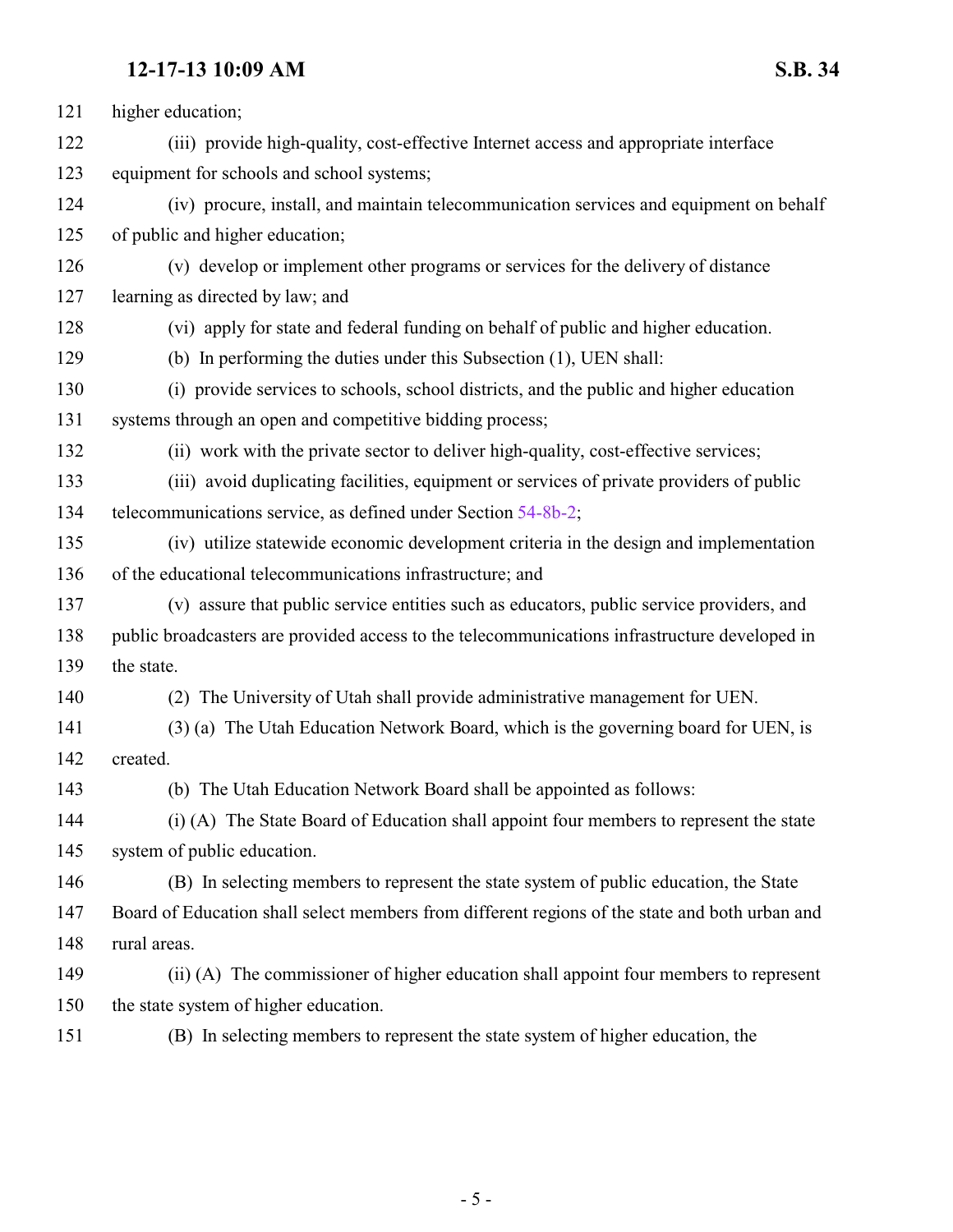| 152 | commissioner of higher education shall select members from different regions of the state and     |
|-----|---------------------------------------------------------------------------------------------------|
| 153 | both urban and rural areas.                                                                       |
| 154 | (iii) The president of the Utah College of Applied Technology shall appoint one                   |
| 155 | member to represent the Utah College of Applied Technology.                                       |
| 156 | (iv) The governor shall appoint:                                                                  |
| 157 | (A) one member to represent the state library; and                                                |
| 158 | (B) one member to represent the Office of the Governor.                                           |
| 159 | (c) Except as required by Subsection $(3)(d)$ , members shall be appointed to four-year           |
| 160 | terms.                                                                                            |
| 161 | (d) The governor, State Board of Education, and commissioner of higher education                  |
| 162 | shall, at the time of appointment or reappointment, adjust the length of terms to ensure that the |
| 163 | terms of Utah Education Network Board members are staggered so that approximately half of         |
| 164 | the Utah Education Network Board is appointed every two years.                                    |
| 165 | (e) When a vacancy occurs in the membership for any reason, the replacement shall be              |
| 166 | appointed for the unexpired term.                                                                 |
| 167 | (f) (i) The Utah Education Network Board shall elect:                                             |
| 168 | (A) a cochair from the members representing the state system of public education; and             |
| 169 | (B) a cochair from the members representing the state system of higher education.                 |
| 170 | (ii) The cochairs shall set the agenda for Utah Education Network Board meetings.                 |
| 171 | (4) A member of the Utah Education Network Board may not receive compensation or                  |
| 172 | benefits for the member's service, but may receive per diem and travel expenses in accordance     |
| 173 | with:                                                                                             |
| 174 | (a) Section $63A-3-106$ ;                                                                         |
| 175 | (b) Section $63A-3-107$ ; and                                                                     |
| 176 | (c) rules made by the Division of Finance pursuant to Sections $63A-3-106$ and                    |
| 177 | 63A-3-107                                                                                         |
| 178 | (5) The Utah Education Network Board shall:                                                       |
| 179 | (a) hire an executive director for UEN, and may terminate the executive director's                |
| 180 | employment or assignment;                                                                         |
| 181 | (b) determine the executive director's salary;                                                    |
| 182 | (c) annually conduct a performance evaluation of the executive director;                          |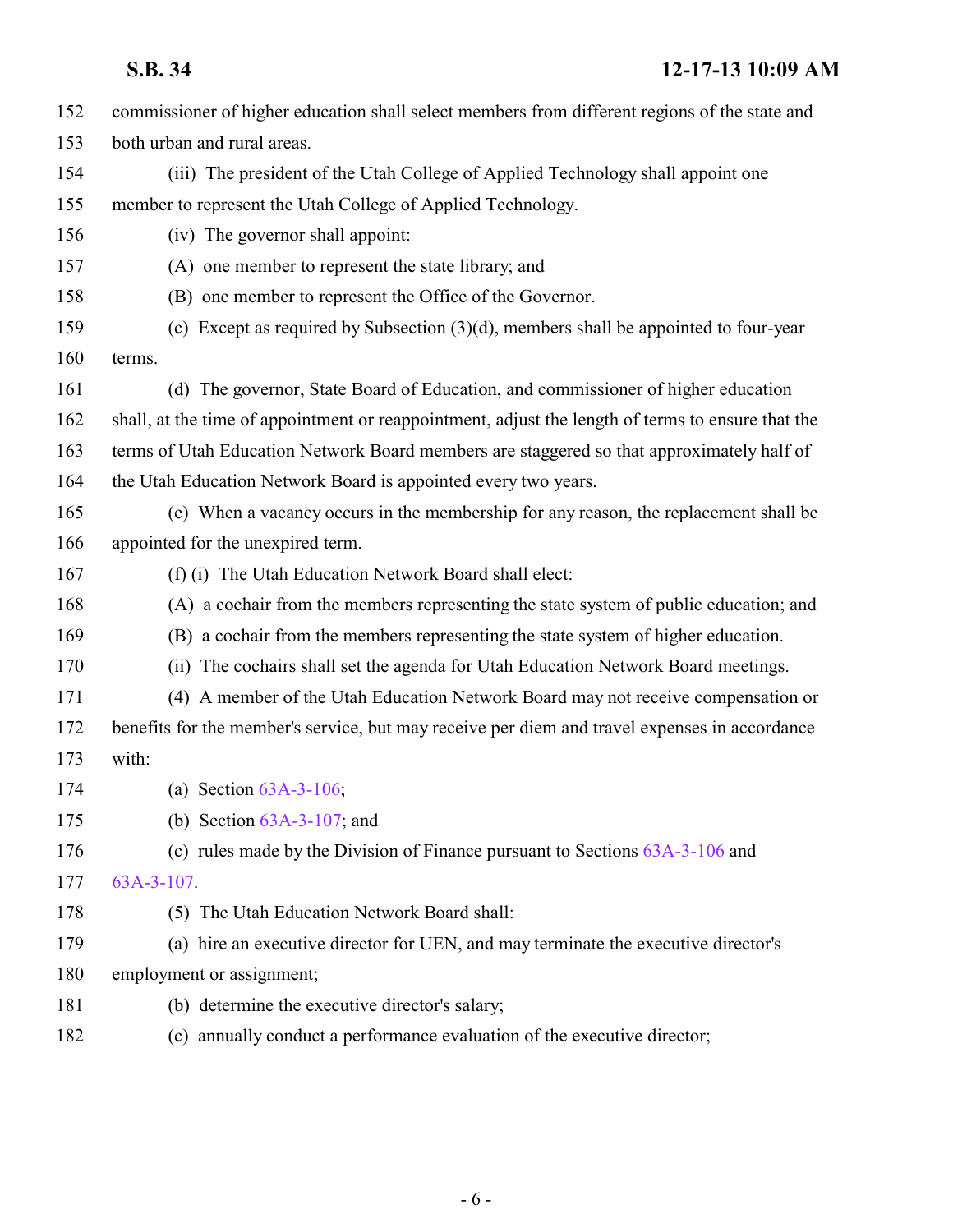<span id="page-6-0"></span>

| 183 | (d) establish policies the Utah Education Network Board determines are necessary for         |
|-----|----------------------------------------------------------------------------------------------|
| 184 | the operation of UEN and the administration of UEN's duties;                                 |
| 185 | (e) advise UEN in:                                                                           |
| 186 | (i) the development and operation of a coordinated, statewide, multi-option                  |
| 187 | telecommunications system to assist in the delivery of educational services throughout the   |
| 188 | state; and                                                                                   |
| 189 | (ii) acquiring, producing, and distributing instructional content; and                       |
| 190 | (f) establish an advisory council to assist the Utah Education Network Board in              |
| 191 | performing its responsibilities under Subsection $(5)(e)$ .                                  |
| 192 | (6) The executive director of UEN shall be an at-will employee.                              |
| 193 | (7) UEN shall locate and maintain educational telecommunication infrastructure               |
| 194 | throughout the state.                                                                        |
| 195 | (8) Educational institutions shall manage site operations under policy established by        |
| 196 | UEN.                                                                                         |
| 197 | (9) Subject to future budget constraints, the Legislature shall provide an annual            |
| 198 | appropriation to operate UEN.                                                                |
| 199 | (10) If the network operated by the Department of Technology Services is not                 |
| 200 | available, UEN may provide network connections to the central administration of counties and |
| 201 | municipalities for the sole purpose of transferring data to a secure facility for backup and |
| 202 | disaster recovery.                                                                           |
| 203 | Section 4. Section 53B-26-201 is enacted to read:                                            |
| 204 | Part 2. Utah Education and Workforce Alliance                                                |
| 205 | 53B-26-201. Title -- Definitions.                                                            |
| 206 | This part is known as "Utah Education and Workforce Alliance."<br>(1)                        |
| 207 | As used in this part:<br>(2)                                                                 |
| 208 | "Executive director" means the executive director of the UEWA appointed by the<br>(a)        |
| 209 | UEWA Governing Board as described in Subsection 53A-26-204(1).                               |
| 210 | (b) "Office" means:                                                                          |
| 211 | the Office of the Legislative Fiscal Analyst; or<br>(1)                                      |
| 212 | the Office of Legislative Research and General Counsel.<br>(ii)                              |
| 213 | "Personally identifiable information" has the same meaning as defined by the<br>(c)          |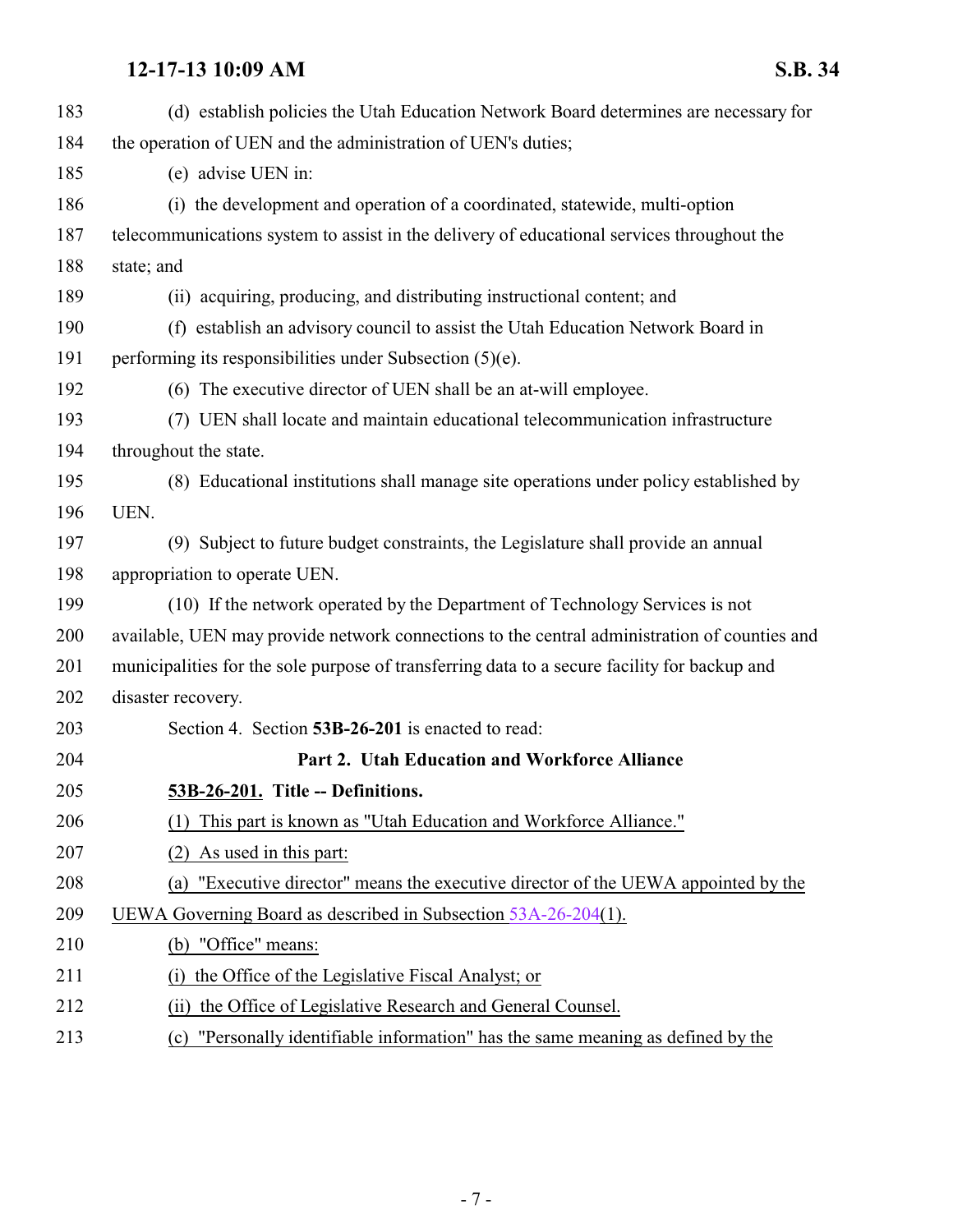<span id="page-7-0"></span>

| 214 | Family Educational Rights and Privacy Act in 34 C.F.R. Sec. 99.3.                                  |
|-----|----------------------------------------------------------------------------------------------------|
| 215 | (d) "UEWA" means the Utah Education and Workforce Alliance established in Section                  |
| 216 | 53B-26-202.                                                                                        |
| 217 | (e) "UEWA Advisory Committee" means the Utah Education and Workforce Alliance                      |
| 218 | Advisory Committee created in Section 53B-26-205.                                                  |
| 219 | (f) "UEWA Data Warehouse" means the Utah Education and Workforce Alliance Data                     |
| 220 | Warehouse managed and operated by the UEWA.                                                        |
| 221 | (g) "UEWA Governing Board" means the Utah Education and Workforce Alliance                         |
| 222 | Governing Board created in Section 53B-26-203.                                                     |
| 223 | Section 5. Section 53B-26-202 is enacted to read:                                                  |
| 224 | 53B-26-202. Utah Education and Workforce Alliance established -- Access to                         |
| 225 | UEWA data by legislative staff.                                                                    |
| 226 | (1) The Utah Education and Workforce Alliance is a consortium and partnership                      |
| 227 | between the State Board of Education, the Board of Regents, the Utah College of Applied            |
| 228 | Technology, the Department of Workforce Services, the Utah Education Network, and the              |
| 229 | Utah Education Policy Center.                                                                      |
| 230 | (2) The UEWA is established to enhance the quality of educational and workforce data               |
| 231 | through building, maintaining, and utilizing an integrated and confidential statewide data         |
| 232 | system with public education, higher education, and workforce data.                                |
| 233 | $(3)$ (a) Except as provided in Subsection $(3)(b)$ , the UEWA shall, at the request of an         |
| 234 | office, provide access to information in the UEWA Data Warehouse to the office.                    |
| 235 | (b) An office may not request and the UEWA may not provide to an office a person's                 |
| 236 | personally identifiable information                                                                |
| 237 | (c) An office that requests information from the UEWA in accordance with this section              |
| 238 | shall ensure that the office has a current memorandum of understanding with the UEWA that          |
| 239 | details the office's responsibility for ensuring the confidentiality and security of the data that |
| 240 | complies with all federal and state requirements.                                                  |
| 241 | (d) A person may not request information from an office under Title 63G, Chapter 2,                |
| 242 | Government Records Access and Management Act, if that office received the information from         |
| 243 | the UEWA in accordance with this Subsection (3).                                                   |
| 244 | (e) An office that requests information from the UEWA in accordance with this section              |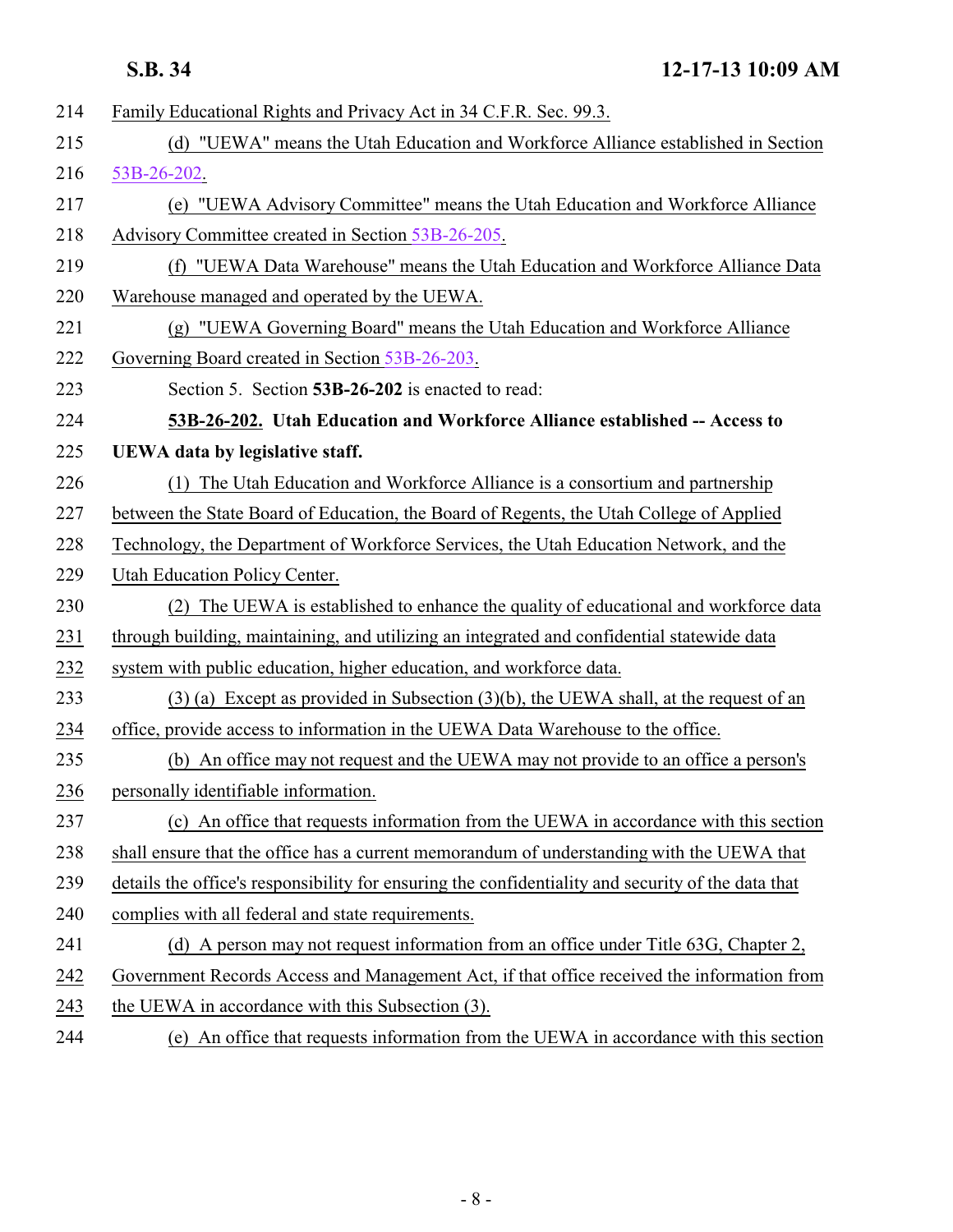<span id="page-8-0"></span>

| 245 | accepts all liability and responsibility for any data breach or inappropriate access that occurs as |
|-----|-----------------------------------------------------------------------------------------------------|
| 246 | a result of the office having access to the UEWA data.                                              |
| 247 | Section 6. Section 53B-26-203 is enacted to read:                                                   |
| 248 | 53B-26-203. Utah Education and Workforce Alliance Governing Board --                                |
| 249 | <b>Members.</b>                                                                                     |
| 250 | (1) There is created the Utah Education and Workforce Alliance Governing Board                      |
| 251 | within the Utah Education Network, composed of the following members:                               |
| 252 | (a) the governor or the governor's designee;                                                        |
| 253 | (b) the chief information officer described in Section $63F-1-201$ ;                                |
| 254 | (c) six private sector members who represent business, appointed by the governor;                   |
| 255 | (d) one member who represents the Utah Public Education System, appointed by the                    |
| 256 | State Board of Education;                                                                           |
| 257 | (e) one member who represents the Utah System of Higher Education, appointed by the                 |
| 258 | Board of Regents;                                                                                   |
| 259 | (f) one member who represents the Department of Workforce Services, appointed by                    |
| 260 | the executive director of the Department of Workforce Services;                                     |
| 261 | (g) one member who represents the Utah College of Applied of Technology, appointed                  |
| 262 | by the Utah College of Applied Technology Board of Trustees;                                        |
| 263 | (h) one member who represents the Utah Education Policy Center, appointed by the                    |
| 264 | Utah Education Policy Center;                                                                       |
| 265 | one member who represents high school students, appointed by the governor; and<br>(i)               |
| 266 | one member who represents students, appointed by the Utah Student Association.<br>(i)               |
| 267 | (2) Except as required by Subsection (3), members appointed by the governor, State                  |
| 268 | Board of Education, State Board of Regents, executive director of the Department of                 |
| 269 | Workforce Services, or the Utah College of Applied Technology Board of Trustees shall be            |
| 270 | appointed to four-year terms.                                                                       |
| 271 | (3) (a) Notwithstanding the requirements of Subsection (2), the length of terms of the              |
| 272 | members shall be staggered so that approximately half of the committee is appointed every two       |
| 273 | years.                                                                                              |
| 274 | The length of terms of the student members described in Subsections $(1)(i)$ and $(i)$ :<br>(b)     |
| 275 | shall be set by the appointing entity; and<br>(i)                                                   |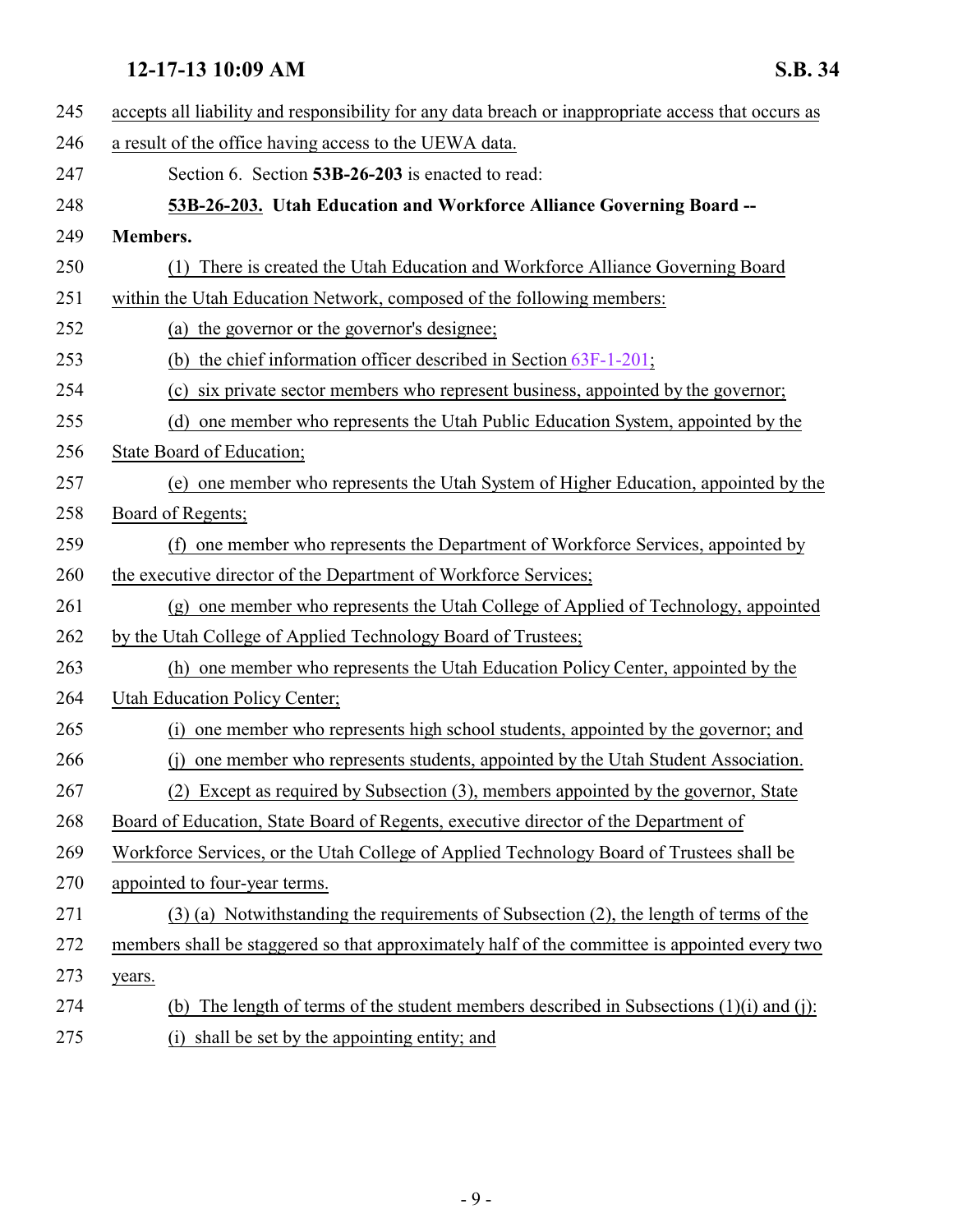<span id="page-9-0"></span>

| 276 | (ii) may vary as needed.                                                                    |
|-----|---------------------------------------------------------------------------------------------|
| 277 | (4) (a) The governor, or the governor's designee, shall serve as chair of the UEWA          |
| 278 | Governing Board.                                                                            |
| 279 | (b) The chair shall set the agenda for UEWA Governing Board meetings.                       |
| 280 | (5) When a vacancy occurs in the membership for any reason, the replacement shall be        |
| 281 | appointed for the unexpired term.                                                           |
| 282 | (6) Attendance of a simple majority of the members constitutes a quorum for the             |
| 283 | transaction of official committee business.                                                 |
| 284 | Formal action by the committee requires a majority vote of a quorum.                        |
| 285 | (8) A member may not receive compensation or benefits for the member's service, but         |
| 286 | may receive per diem and travel expenses in accordance with:                                |
| 287 | (a) Section $63A-3-106$ ;                                                                   |
| 288 | (b) Section $63A-3-107$ ; and                                                               |
| 289 | (c) rules made by the Division of Finance pursuant to Sections $63A-3-106$ and              |
| 290 | $63A-3-107$ .                                                                               |
| 291 | (9) The Utah Education Network shall provide staff support to the UEWA Governing            |
| 292 | Board.                                                                                      |
| 293 | Section 7. Section 53B-26-204 is enacted to read:                                           |
| 294 | 53B-26-204. Utah Education and Workforce Alliance Governing Board duties --                 |
| 295 | Appointment of an executive director -- Reporting requirements.                             |
| 296 | The UEWA Governing Board shall:<br>(1)                                                      |
| 297 | (a) appoint an executive director to act on behalf of the UEWA Governing Board to           |
| 298 | administer and operate the UEWA;                                                            |
| 299 | (b) provide policy direction to the executive director, the UEWA Advisory Committee,        |
| 300 | and the Utah Futures Advisory Committee;                                                    |
| 301 | (c) hire employees or contract with participating state agencies to administer and          |
| 302 | operate the UEWA, including the state's UEWA Data Warehouse and other data reporting        |
| 303 | programs;                                                                                   |
| 304 | (d) by August 1, 2014, using the criteria described in Subsection (2), evaluate and         |
| 305 | determine whether any, or all, components of Utah Futures, described in Section 53B-26-301, |
| 306 | should be outsourced to a private provider;                                                 |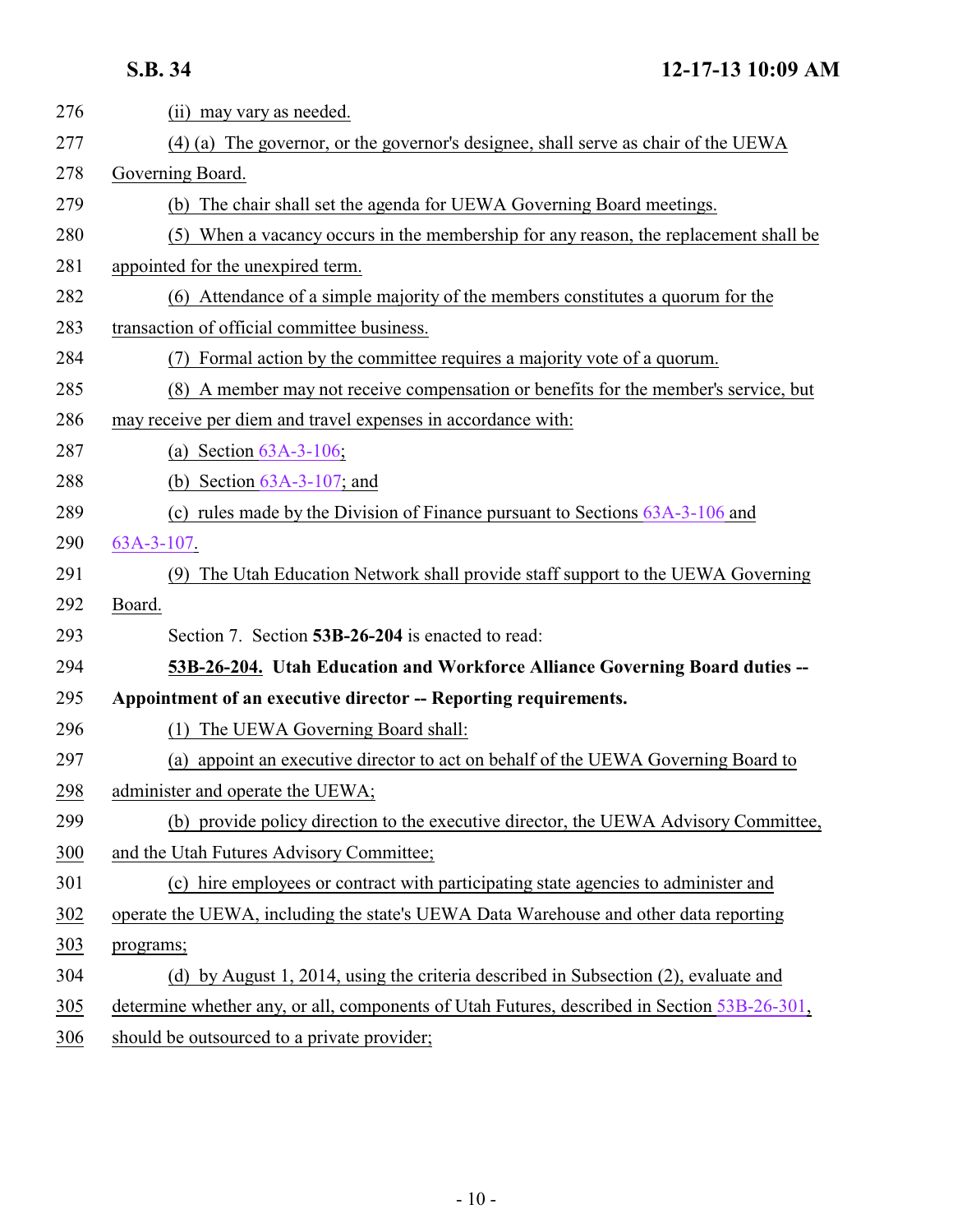<span id="page-10-0"></span>

| 307        | (e) report the UEWA Governing Board's determination regarding the determination                 |
|------------|-------------------------------------------------------------------------------------------------|
| <u>308</u> | described in Subsection (1)(d) to each of the Education Interim Committee and the Executive     |
| <u>309</u> | Appropriations Committee on or before each committees' September 2014 meetings;                 |
| 310        | (f) develop an extensive dashboard with information accessible by the public;                   |
| 311        | (g) ensure privacy and confidentiality of individual data as required by Section                |
| 312        | 53A-13-301, Section 53A-13-302, 20 U.S.C. 1232g, Family Educational Rights and Privacy          |
| <u>313</u> | Act, and 34 C.F.R. Part 99;                                                                     |
| 314        | (h) develop a policy to protect private sensitive information that is stored, processed, or     |
| 315        | transmitted using UEWA resources;                                                               |
| 316        | (i) identify appropriate education policy questions that may be addressed or analyzed           |
| 317        | by the alliance;                                                                                |
| 318        | develop a policy for data requests;<br>(i)                                                      |
| 319        | (k) develop data use policies;                                                                  |
| 320        | evaluate the quality of the data going into the UEWA Data Warehouse; and<br>(1)                 |
| 321        | annually report to both the Education Interim Committee and the Executive<br>(m)                |
| 322        | Appropriations Committee.                                                                       |
| 323        | The UEWA Governing Board shall consider at least the following criteria to                      |
| 324        | evaluate and determine whether any, or all, components of Utah Futures, as required in          |
| 325        | Subsection $(1)(d)$ , should be outsourced to a private provider or continue to be developed or |
| 326        | built in-house by the participating state agencies:                                             |
| 327        | (a) comparing the complete functional capabilities of a private technology provider             |
| 328        | versus an in-house version;                                                                     |
| 329        | (b) evaluating a cost analysis of purchasing privately developed technology versus              |
| 330        | continuing to develop or build an in-house version;                                             |
| 331        | (c) evaluating the data and security capabilities of a private technology provider versus       |
| 332        | an in-house version;                                                                            |
| 333        | (d) comparing the time frames to implementation; and                                            |
| 334        | considering the best practices and examples of other states who have implemented a<br>(e)       |
| 335        | tool similar to Utah Futures.                                                                   |
| 336        | Section 8. Section 53B-26-205 is enacted to read:                                               |
| 337        | 53B-26-205. Utah Education and Workforce Alliance Advisory Committee.                           |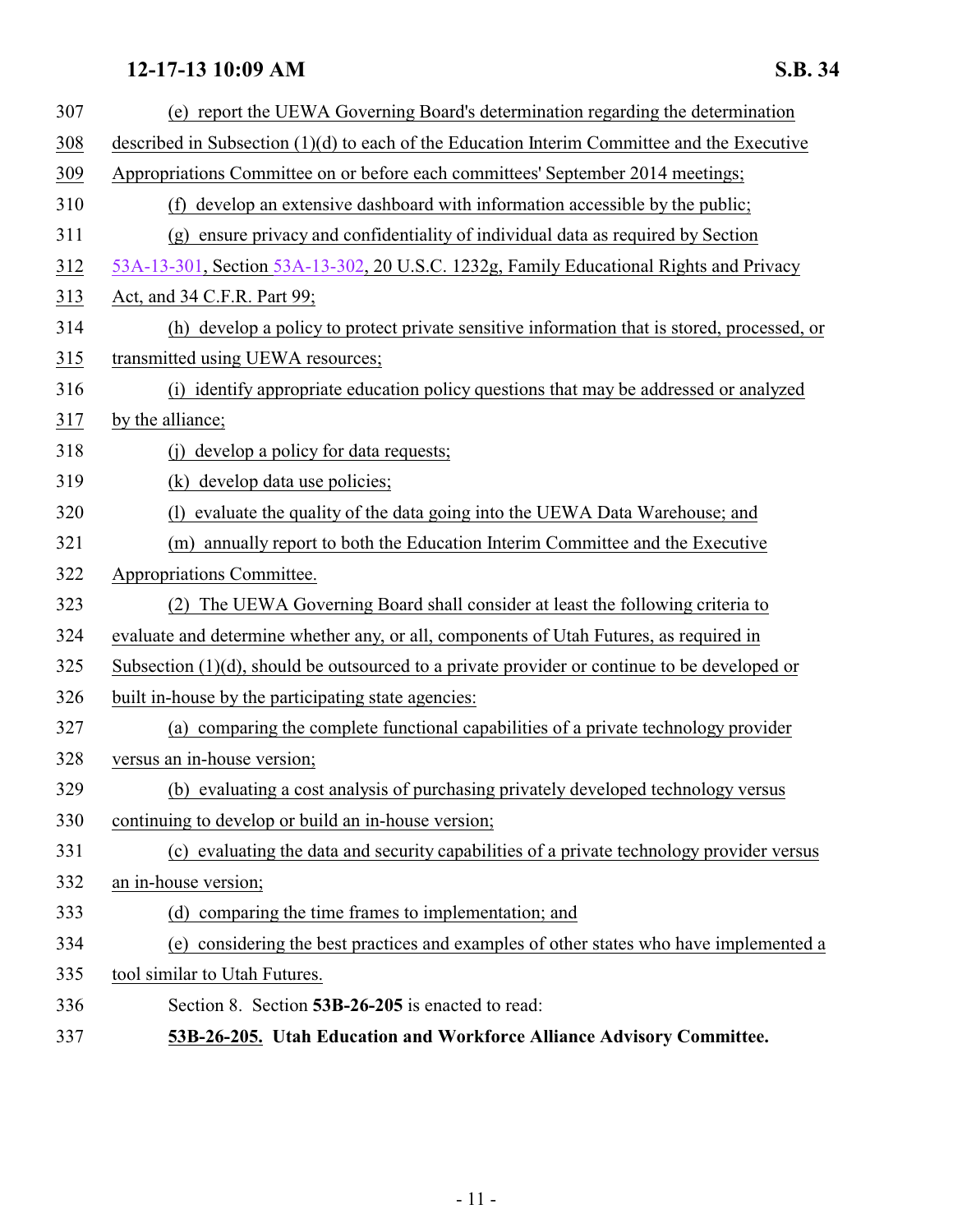<span id="page-11-0"></span>

| 338 | (1) There is created the Utah Education and Workforce Alliance Advisory Committee      |
|-----|----------------------------------------------------------------------------------------|
| 339 | to assist the UEWA Governing Board to administer and operate the UEWA.                 |
| 340 | The UEWA Governing Board shall appoint members to the UEWA Advisory<br>(2)             |
| 341 | Committee.                                                                             |
| 342 | (3) The UEWA Advisory Committee shall include at least one staff member from each      |
| 343 | of the following entities:                                                             |
| 344 | (a) the State Board of Education;                                                      |
| 345 | (b) the State Board of Regents;                                                        |
| 346 | (c) the Utah College of Applied Technology;                                            |
| 347 | the Department of Workforce Services;<br>(d)                                           |
| 348 | (e) the Utah Education Network; and                                                    |
| 349 | the Utah Education Policy Center.<br>(f)                                               |
| 350 | The executive director shall serve as the chair of the UEWA Advisory Committee.<br>(4) |
| 351 | Section 9. Section 53B-26-301, which is renumbered from Section 53A-1-410 is           |
| 352 | renumbered and amended to read:                                                        |
| 353 | Part 3. Utah Futures                                                                   |
|     |                                                                                        |
| 354 | 53B-26-301. Utah Futures.<br>$[53A-1-410]$ .                                           |
| 355 | $(1)$ As used in this section:                                                         |
| 356 | (a) "Education provider" means:                                                        |
| 357 | a Utah institution of higher education as defined in Section 53B-2-101; or<br>(i)      |
| 358 | (ii) a Utah provider of postsecondary education.                                       |
| 359 | (b) "Student user" means:                                                              |
| 360 | (i) a Utah student in kindergarten through grade 12;                                   |
| 361 | (ii) a Utah post secondary education student;                                          |
| 362 | (iii) a parent or guardian of a Utah public education student; or                      |
| 363 | (iv) a Utah potential post secondary education student.                                |
| 364 | (c) "Other user" means:                                                                |
| 365 | (i) a jobseeker;                                                                       |
| 366 | (ii) an adult user;                                                                    |
| 367 | (iii) a Utah business user; or                                                         |
| 368 | (iv) any Utah citizen.                                                                 |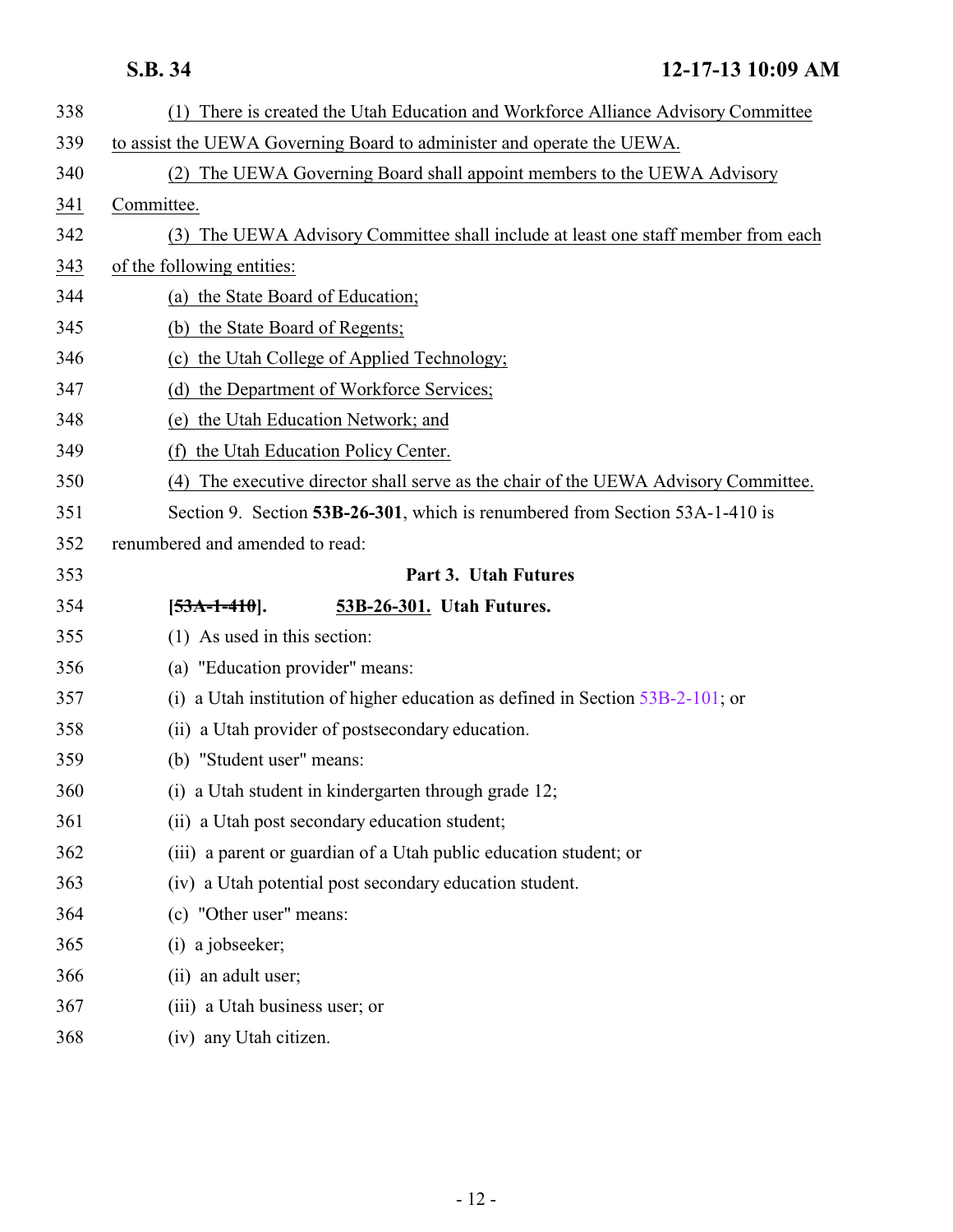| 369 | (d) "Utah Futures" means a career planning program developed and administered by                      |
|-----|-------------------------------------------------------------------------------------------------------|
| 370 | the [ <del>Department of Workforce Services, the State Board of Regents, and the State Board of</del> |
| 371 | Education] UEWA Governing Board.                                                                      |
| 372 | (e) "Utah Futures [Steering] Advisory Committee" means a committee of members                         |
| 373 | designated by the [governor] UEWA Governing Board to administer and manage Utah Futures               |
| 374 | in collaboration with the Department of Workforce Services, the State Board of Regents, and           |
| 375 | the State Board of Education.                                                                         |
| 376 | (2) The Utah Futures [Steering] Advisory Committee, under the direction of the                        |
| 377 | UEWA Governing Board, shall ensure, as funding allows and is feasible, that Utah Futures              |
| 378 | will:                                                                                                 |
| 379 | (a) allow a student user to:                                                                          |
| 380 | (i) access the student user's full academic record;                                                   |
| 381 | (ii) electronically allow the student user to give access to the student user's academic              |
| 382 | record and related information to an education provider as allowed by law;                            |
| 383 | (iii) access information about different career opportunities and understand the related              |
| 384 | educational requirements to enter that career;                                                        |
| 385 | (iv) access information about education providers;                                                    |
| 386 | (v) access up to date information about entrance requirements to education providers;                 |
| 387 | (vi) apply for entrance to multiple schools without having to fully replicate the                     |
| 388 | application process;                                                                                  |
| 389 | (vii) apply for loans, scholarships, or grants from multiple education providers in one               |
| 390 | location without having to fully replicate the application process for multiple education             |
| 391 | providers; and                                                                                        |
| 392 | (viii) research open jobs from different companies within the user's career interest and              |
| 393 | apply for those jobs without having to leave the website to do so;                                    |
| 394 | (b) allow an other user to:                                                                           |
| 395 | access information about different career opportunities and understand the related<br>(i)             |
| 396 | educational requirements to enter that career;                                                        |
| 397 | (ii) access information about education providers;                                                    |
| 398 | (iii) access up-to-date information about entrance requirements to education providers;               |
| 200 | (iv) quality for outgoings to quilting solve also vitages howing to fully gention to the              |

(iv) apply for entrance to multiple schools without having to fully replicate the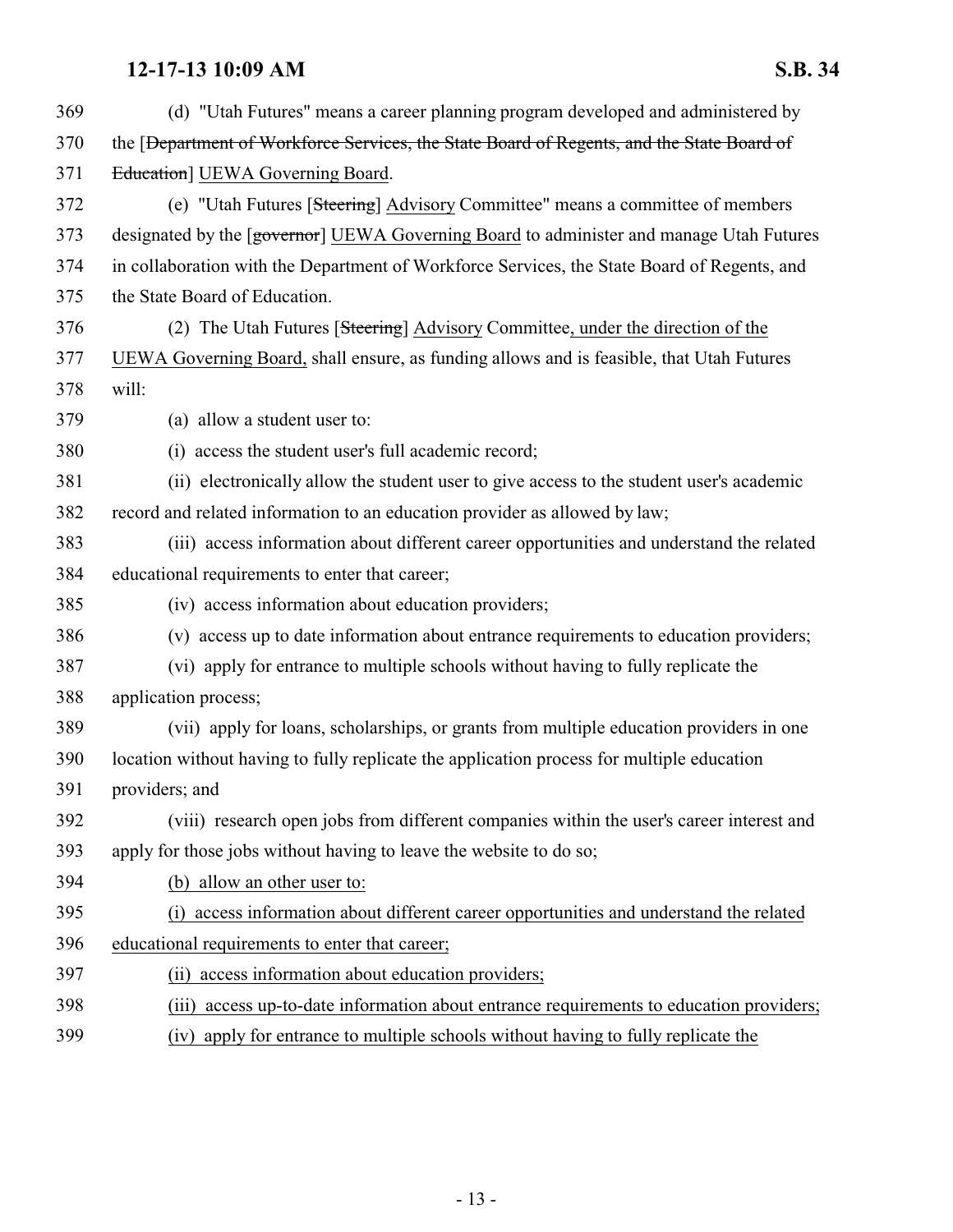| 400 | application process;                                                                                  |
|-----|-------------------------------------------------------------------------------------------------------|
| 401 | (v) apply for loans, scholarships, or grants from multiple education providers in one                 |
| 402 | location without having to fully replicate the application process for multiple education             |
| 403 | providers; and                                                                                        |
| 404 | (vi) research open jobs from different companies within the user's career interest and                |
| 405 | apply for those jobs without having to leave the website to do so;                                    |
| 406 | $[\theta$ ) (c) allow an education provider to:                                                       |
| 407 | (i) research and find student users who are interested in various educational outcomes;               |
| 408 | (ii) promote the education provider's programs and schools to student users; and                      |
| 409 | (iii) connect with student users within the Utah Futures website;                                     |
| 410 | $[\text{e}(\text{e})]$ (d) allow a Utah business to:                                                  |
| 411 | (i) research and find student users who are pursuing educational outcomes that are                    |
| 412 | consistent with jobs the Utah business is trying to fill now or in the future; and                    |
| 413 | (ii) market jobs and communicate with student users through the Utah Futures website                  |
| 414 | as allowed by law;                                                                                    |
| 415 | $[\text{(\text{d})}]$ (e) allow the Department of Workforce Services to analyze and report on student |
| 416 | user interests, education paths, and behaviors within the education system so as to predictively      |
| 417 | determine appropriate career and educational outcomes and results; and                                |
| 418 | $[\text{(\texttt{e})}]$ (f) allow all users of the Utah Futures' system to communicate and interact   |
| 419 | through social networking tools within the Utah Futures website as allowed by law.                    |
| 420 | (3) On or before [May 15, 2012] October 1, 2014, the [State Board of Education]                       |
| 421 | UEWA Governing Board, in consultation with the Utah Futures [Steering] Advisory                       |
| 422 | Committee, may select a technology provider, through a request for proposals process, to              |
| 423 | provide technology and support for Utah Futures.                                                      |
| 424 | (4) In evaluating proposals under Subsection $(3)$ , the [State Board of Education]                   |
| 425 | UEWA Governing Board and the Utah Futures [Steering] Advisory Committee shall ensure                  |
| 426 | that the technology provided by a proposer:                                                           |
| 427 | (a) allows Utah Futures to license [and host] the selected service oriented architecture              |
| 428 | technologies [on Utah Futures' servers];                                                              |
| 429 | (b) allows Utah Futures to protect [and control] all user data within the system by                   |
| 430 | leveraging role architecture;                                                                         |